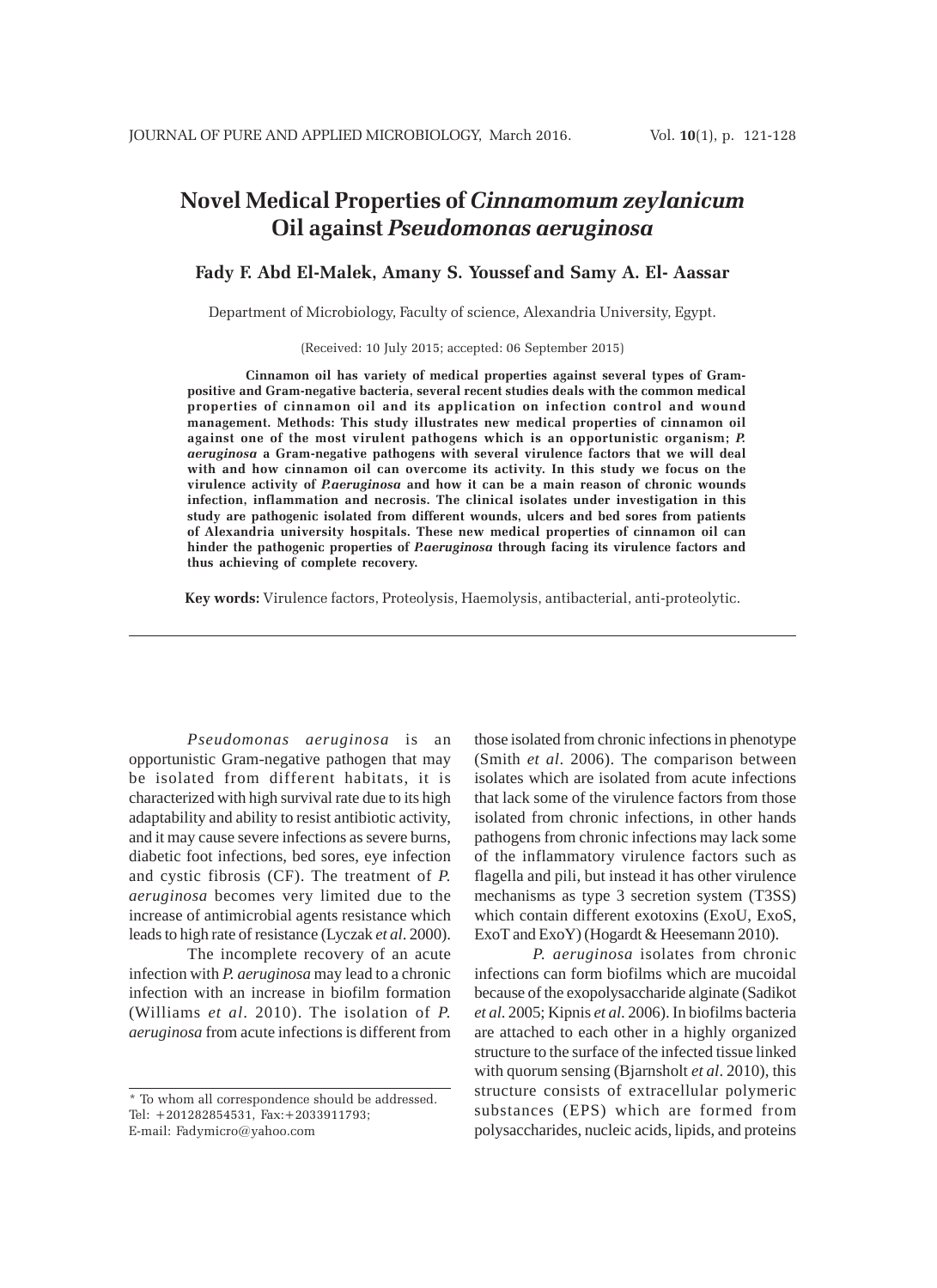that conform the resistance mechanism and prevent antibiotic activity (Hall-Stoodley L & Stoodley P 2009; Lieleg *et al*. 2011).

*P. aeruginosa* is able to secrete several proteases which cause have the main role in infection and sepsis and they are able to degrade immunoglobulins and fibrin, contribute to tissue damage and affect epithelial cell junctions (Kipnis *et al*. 2006).

Host proteins and host fibronectin are known to be degraded by alkaline protease which secretes zinc metallo-protease that is one of *P.aeruginosa* proteases (Laarman *et al*. 2012). The external cell wall of *P.aeruginosa* composed of lipopolysaccharides such as lipid A and Opolysaccharide which have roles in antigenicity as interactions with antibiotics, inflammatory response and exclusion of external molecules (King *et al*. 2009).

Another virulence factor which is secreted by *P. aeruginosa* and can contribute to its pathogenicity is exotoxin A, that inhibition of protein synthesis leading to cell death (Schultz *et al*. 2000). Chronic inflammation may be a direct cause of bacterial infection to a wound or ulcer, a lot of ways or treatment are used for overcoming inflammation but non-steroidal anti-inflammatory drugs (NSAIDs) are the most used pharmacotherapy buts its prolonged use may be very expensive beside it increase the risk of heart failure diseases and may lead to stroke or myocardial infarction (Rainsford 1999).

Herbal medicines are an important source for the discovery of new drugs, such as salicylic acid from *Salix alba* and have been used for inflammatory diseases treatment and its development is commonly known as aspirin, there are Many other medicinal plants were for their antiinflammatory activity and for the development of new drugs (Ji *et al*. 2009). Inflammation is a biological process which is a response or injury of tissues, its clinical features are redness, warmth), swelling and pain, which are firstly described by Aurelius Cornelius, a Roman physician (Huang *et al*. 2011 , Yoon & Baek 2005).

Cinnamon is well known for its medical properties as it is used for stomach cramps (Braun 2006), intestinal spasms, nausea, and flatulence, to improve the appetite, and to treat diarrhea (Winston 2007), also has benefits in controlling of blood glucose levels in diabetes (Vera 2010), lowering the levels of the bad cholesterol LDL (lowdensity lipoprotein) (Qin Y *et al*. 2009), and for healing of wounds (Farahpour & Habibi 2012).

*Cinnamomum zeylanicum* has the ability to activate the immune system by regulating antiand pro-inflammatory responses (Cao *et al*. 2008), *C. Zeylanicum* regulates gene expression involving inflammatory insulin, and lipoprotein signalling pathways (Qin B *et al*. 2009).

In this study we will focus on other properties of *Cinnamomum zeylanicum* oil which are not intensively studied, and how they compete the pathogenic properties of *P. aeruginosa.*

# **MATERIALS AND METHODS**

Photogenic six *P.aeruginosa* isolates had been isolated from different wounds, ulcers and bed sores from the labs of Alexandria university hospitals, pure cinnamon oil (Sigma, Egypt), Photometric diagnostic devise (Star dust V4, Diasys, Germany), nutrient agar and MacConkey agar (Oxoid, England).

#### **Isolation of pathogens**

The bacterial samples had been collected deeply from infected tissues using sterile swabs and inoculated immediately into blood agar plates and MacConkey plates and incubated for 24 hours at  $37^{\circ}$ C.

# **General characterization of** *P. aeruginosa*

The general characteristics of P.aeruginosa has been simply detected morphologically, as the detection of the green pigment of pyocyanin, the hemolytic activity of the bacterial growth on blood agar plate and the proteolytic activity of the pathogen on the casein plate. Blood agar plates can be used for detection of the hemolytic activity of the isolates, as the organism can affect the membrane of the erythrocytes causing haemolysis. Skimmed milk can be added to nutrient agar to produce casein agar plate with high protein content which used for detection the ability of pathogen on protein degradation (i.e.; proteolysis).

# **Detection of proteolytic activity of** *P. aeruginosa*

The proteolytic activity of P.aeruginosa originates as known from the proteins and enzymes that were secreted by the cell wall of the organism, so to detect the anti-proteolytic and also hemolytic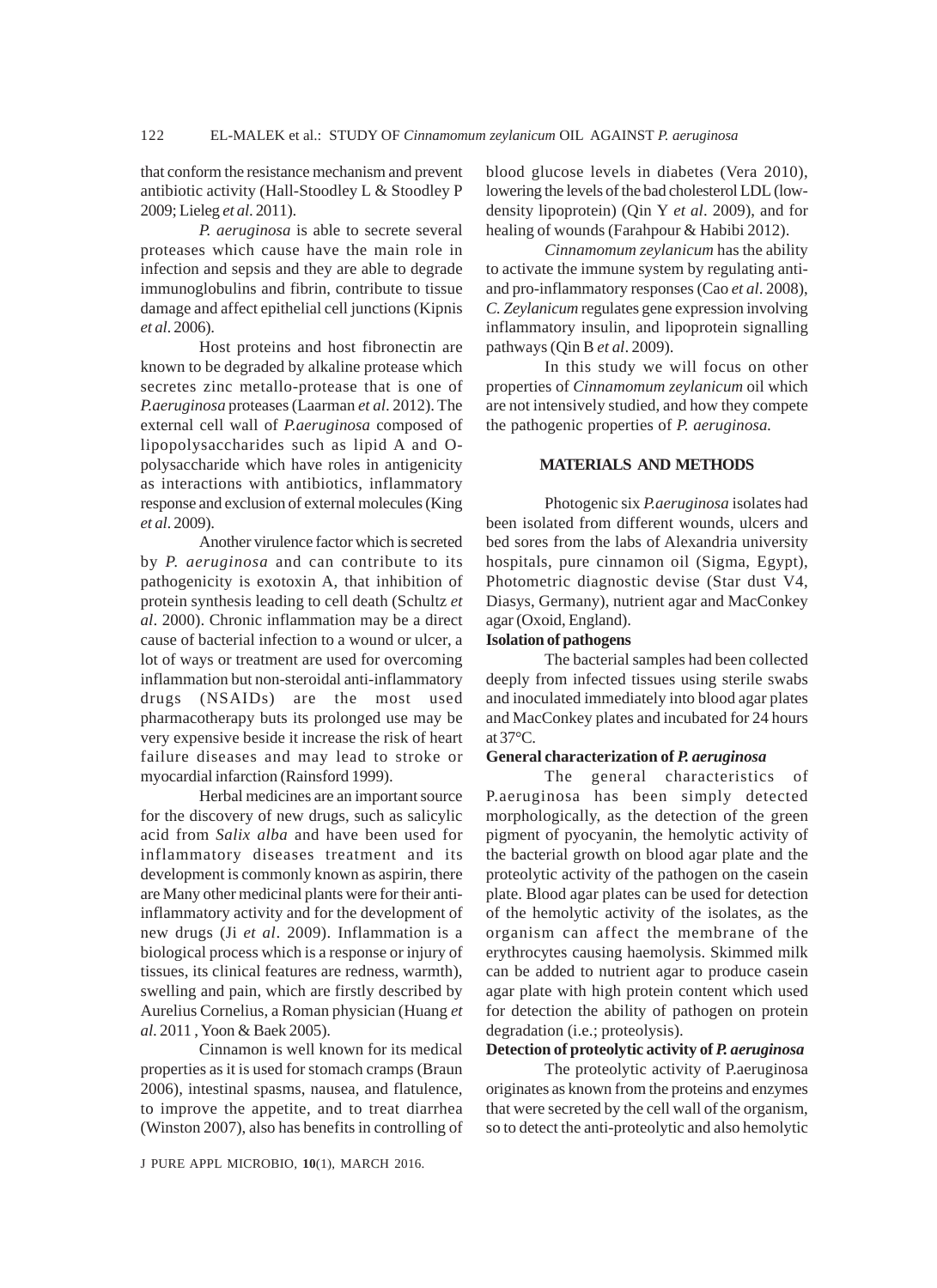activity we have no need to use the whole cell of the pathogens but we just need to use its free cell extract. The free cell extracts were detected centrifugation of broth which had been inoculated with the pathogen and incubated at 37°C over night, for 10 minutes at 4500 rph. The cell free extracts were tested for their proteolytic activity through disk diffusion methods on a casein plate and the activity was detected by detection of the zone of proteolysis (Casein degradation).

# **Detection of hemolytic activity of** *P. aeruginosa*

Haemolysis is the ability of the organism to degrade the erythrocytes, and this test was done on blood agar plate. The test was done by using the free cell extract and by using the disc diffusion method and the results were determined through detection of the haemolysis zone.

# **General characteristics of cinnamon oil**

The general characteristics of cinnamon oil was tested against the pathogens on different media plates with disc diffusion method, nutrient agar for antibacterial, blood agar for non hemolytic property and casein plate for anti-proteolytic activity.

# **Antibacterial activity of cinnamon oil against** *P. aeruginosa*

The antibacterial activity of cinnamon oil was tested against all the clinical isolates on sensitivity method on agar plate and the antibacterial activity was tested with inhibition zone.

# **Anti hemolytic activity of cinnamon oil against hemolytic** *P. aeruginosa*

The anti-hemolytic activity of the cell free extracts of the pathogenic organisms was detected through photometric method.



**Fig.1.** Characteristics of *P. aeruginosa*,(A)Green *P. aeruginosa*1,(B) Hemolytic activity of the six *P. aeruginosa* bacterial isolates,(C) The proteolytic activity of *P. aeruginosa* 1,3,5,6





**Fig. 2.** Hemolytic activity of the six *P.aeruginosa* isolates

**Fig. 3.** Proteolytic activity of *P.aeruginosa*.

J PURE APPL MICROBIO*,* **10**(1), MARCH 2016.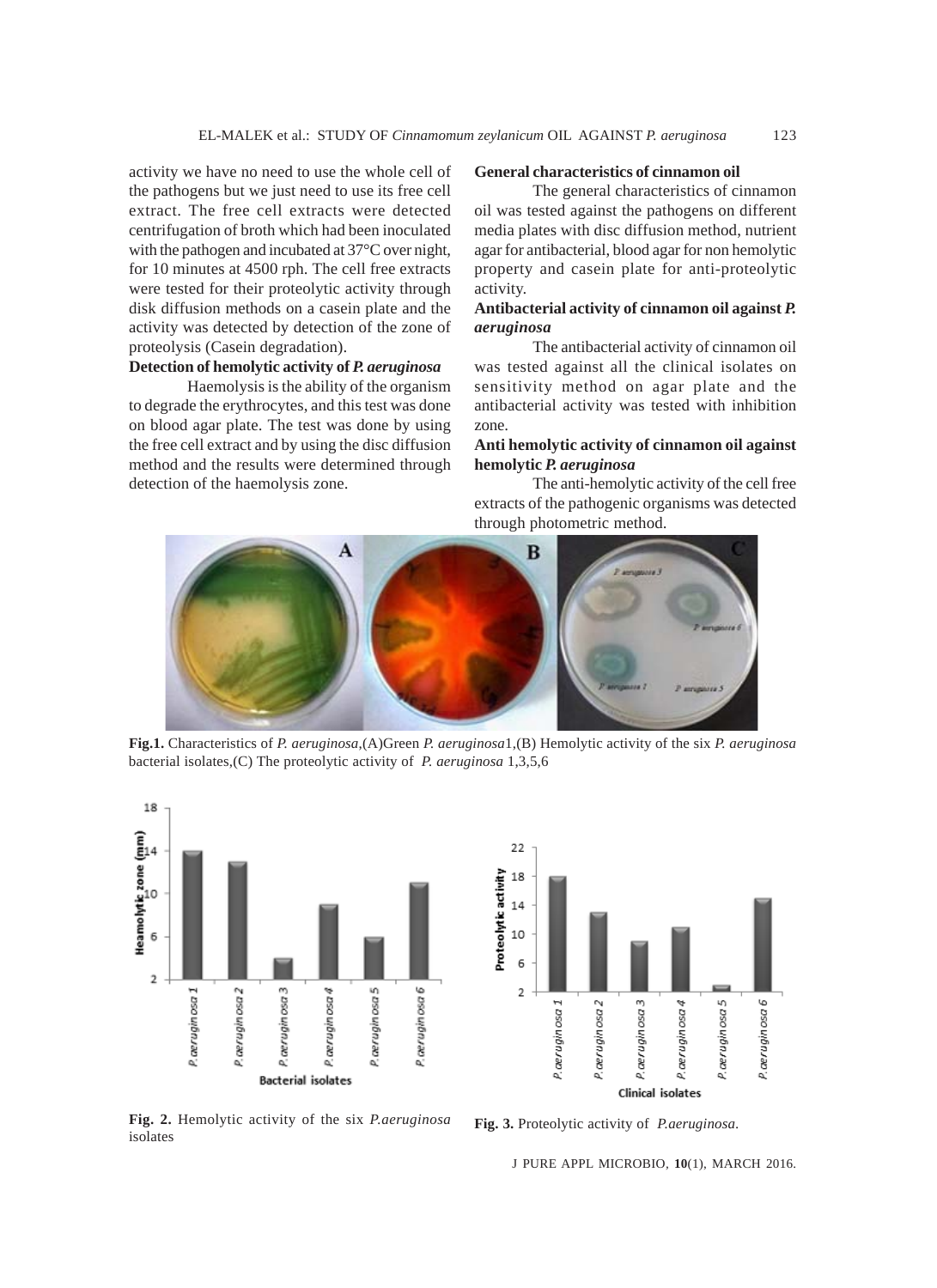# 124 EL-MALEK et al.: STUDY OF *Cinnamomum zeylanicum* OIL AGAINST *P. aeruginosa*

This experiment was done by 13 EDTA blood tube, six tube was inoculated with 10µl of the cell free extracts of the six pathogenic organisms, the other six tubes was inoculated with 10µl cell free extract and 10µl of cinnamon oil and the thirteenth tube was a control EDTA blood, the thirteen tube was incubated for 24 hour and then centrifugated and the plasma tubes were tested at wave length (340 nm).

# **Anti- proteolytic activity of cinnamon oil against proteolytic** *P. aeruginosa*

This experiment was done by 13 casein broth tubes, six tubes were inoculated with 10µl of the six pathogen cell free extracts, another six tubes were inoculated with 10 $\mu$ l of the bacteria cell free extracts and 10µl of cinnamon oil and the thirteenth tube was a casein broth control, the thirteen tube

was incubated for 24 hour and then centrifugated and the supernatant absorbance was measured at wave length (340nm).

# **RESULTS**

#### **Microbial properties of** *P. aeruginosa*

The figure (Fig.1) illustrated that (A) the normal growth of *P. aeruginosa* 1 on nutrient agar, which shows the green pigment of pyocyanin; one of *P. aeruginosa* virulence factors (B) the hemolytic activity of the six bacterial isolates shows that the six isolates have hemolytic activity on blood agar and (C) the proteolytic activity of the bacterial isolates *P. aeruginosa* 1,3,5,6 on casein plate showing the degradation of casein on the plate with proteolysis enzymes secreted by *P. aeruginosa*.



**Fig. 4.** Characteristics of *Cinnamomum zeylanicum* oil,(A)Antibacterial activity aginst *P. aeruginosa2*,(B) The Non-Hemolytic activity *Cinnamomum zeylanicum* oil,(C) The anti-proteolytic activity of *Cinnamomum zeylanicum* oil against *P. aeruginosa* 1



**Fig. 5.** Antibacterial activity of *Cinnamomum zeylanicum* oil against the six *P.aeruginosa* isolates

J PURE APPL MICROBIO*,* **10**(1), MARCH 2016.

#### **Hemolytic activity of P.aeruginosa**

The following (Fig.2) showing the hemolytic activity of the clinical isolates of *P. aeruginosa* and illustrated that *P. aeruginosa* 1 has the highest hemolytic activity (14 mm IZ) while *P. aeruginosa* 3 has the lowest hemolytic activity (4 mm) and the other isolates have a variation in hemolytic activity as *P. aeruginosa* 2 has hemolytic activity of (13 mm), *P. aeruginosa* 4 (9 mm), *P. aeruginosa* 5 (6 mm), P*. aeruginosa* 6 (11 mm). *Proteolytic activity of* **P.aeruginosa**

The proteolytic activity of the *P.aeruginosa* clinical isolates was illustrated through (Fig. 3), the results showed that *P.aeruginosa* 1 was the most proteolytic isolate (18 mm IZ), while *P.aeruginosa* 5 was the lowest proteolytic isolate (3 mm) and the other isolates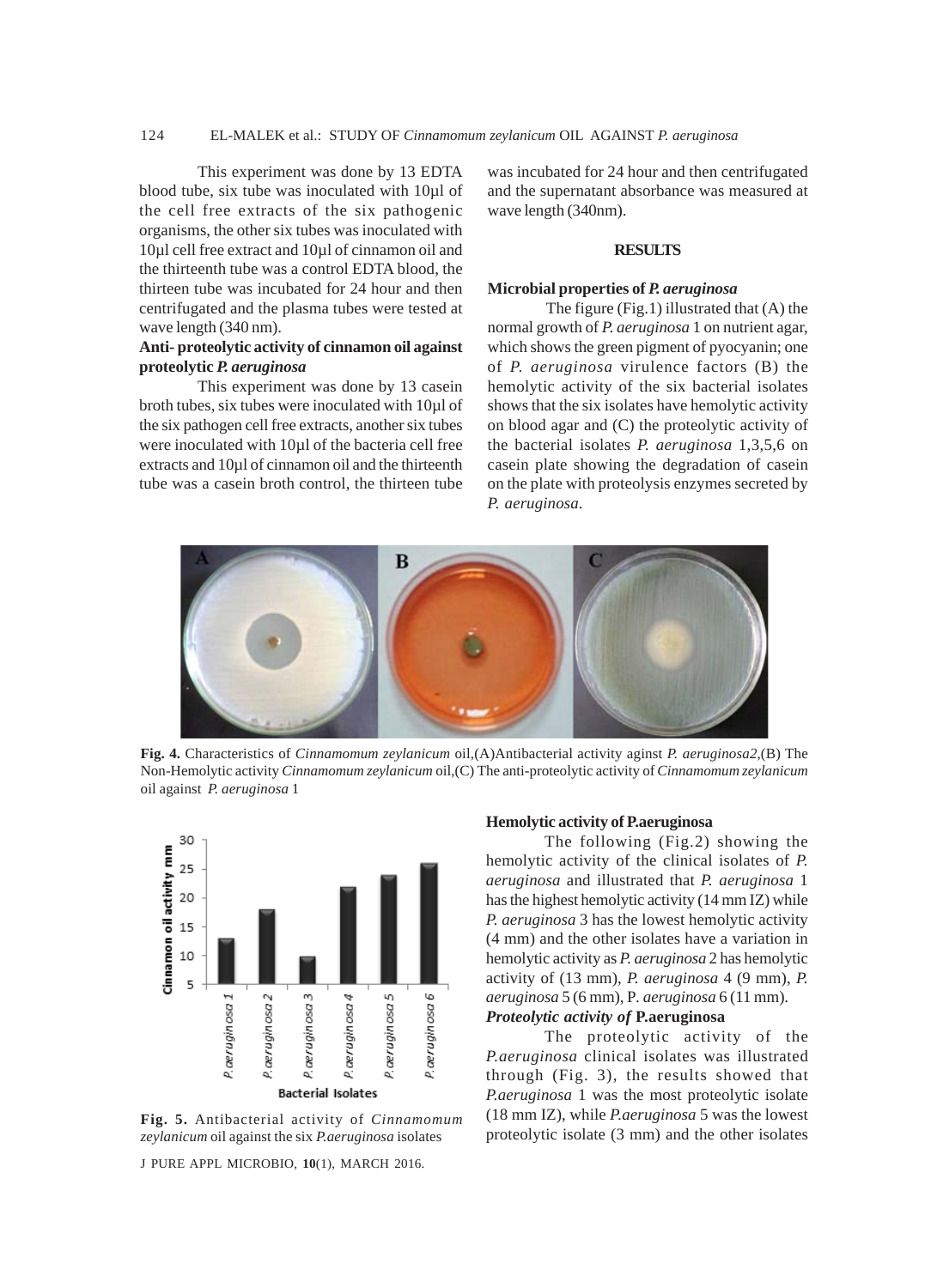had a variety proteolytic activity as *P. aeruginosa* 2 (13 mm), *P. aeruginosa* 3 (9 mm), *P. aeruginosa* 4 (11 mm), *P. aeruginosa* 6 (15 mm).

# **Characteristics of** *Cinnamomum zeylanicum* **oil General Characteristics of Cinnamomum zeylanicum oil against P.aeruginosa.**

The following figure (Fig. 4) illustrated some of the intensive studied properties of *Cinnamomum zeylanicum* oil and this properties were tested against *P.aeruginosa* isolates which are under investigation during this study as (a) cinnamon oil has a potent antibacterial activity against *P. aeruginosa* clinical isolates, (b) cinnamon oil has no hemolytic activity and (c) cinnamon oil has anti proteolytic activity against *P.aeruginosa* clinical isolates which already has proteolytic activity.

# **Detection of cinnamon oil activity**

The antibacterial activity of cinnamon oil is discussed in the following (Fig. 5), the results show that cinnamon oil has antibacterial activity against all the pseudomonal clinical isolates, *P.aeruginosa* 6 has the highest level of antibacterial activity (26 mm IZ), and the *P.aeruginosa* 3 have the lowest activity (10 mm), while *P.aeruginosa* 1 (13 mm), *P.aeruginosa* 2 (18 mm), *P.aeruginosa* 4 (22 mm) and *P.aeruginosa* 5 has antibacterial activity (24 mm).

# **Anti-Hemolytic activity of** *Cinnamomum zeylanicum* **oil against** *P. aeruginosa*

The haemolysis of blood is measured through photometric devices (Star dust V4, Diasys, Germany) at wave length (340 nm) and the results illustrated in (Table 1) showed the haemolysis of

| <b>Table 1.</b> Anti-Hemolytic activity of Cinnamomum zeylanicum oil against Paeruginosa |  |  |  |
|------------------------------------------------------------------------------------------|--|--|--|
|                                                                                          |  |  |  |

|                                     | Determination of protein content |                                                                              |                                                                                                                       |  |  |
|-------------------------------------|----------------------------------|------------------------------------------------------------------------------|-----------------------------------------------------------------------------------------------------------------------|--|--|
| <b>Bacterial</b><br><b>Isolates</b> | Plasma Control                   | Reading of blood<br>plasma inoculated with<br>bacterial cell free<br>extract | Blood plasma<br>inoculated with bacteria<br>cell free extract and<br>treated with <i>Cinnamomum</i><br>zevlanicum oil |  |  |
| P.aeruginosa 1                      | 0.1                              | 1.85                                                                         | 0.2                                                                                                                   |  |  |
| P.aeruginosa 2                      |                                  | 1.72                                                                         | 0.15                                                                                                                  |  |  |
| P.aeruginosa 3                      |                                  | 0.7                                                                          | 0.19                                                                                                                  |  |  |
| P.aeruginosa 4                      |                                  | 1.1                                                                          | 0.14                                                                                                                  |  |  |
| P.aeruginosa 5                      |                                  | 0.9                                                                          | 0.1                                                                                                                   |  |  |
| P.aeruginosa 6                      |                                  | 1.5                                                                          | 0.12                                                                                                                  |  |  |

Photometric reading result of the *Cinnamomum zeylanicum* oil alone = 0.1±0.1

**Table 2.** The anti-Proteolytic activity of *Cinnamomum zeylanicum* oil for the six isolates of *P.aeruginosa*

| <b>Bacterial</b><br><b>Isolates</b> | Control casein broth | Casein broth<br>inoculated with<br>bacterial cell free extract | Case in broth inoculated<br>with bacterial cell free extract<br>and treated with <i>Cinnamomum</i><br>zeylanicum oil |
|-------------------------------------|----------------------|----------------------------------------------------------------|----------------------------------------------------------------------------------------------------------------------|
| P.aeruginosa 1                      | 8.2                  | 0.2                                                            | 8.4                                                                                                                  |
| P.aeruginosa 2                      |                      | 0.4                                                            | 8.3                                                                                                                  |
| P.aeruginosa 3                      |                      | 0.5                                                            | 8.6                                                                                                                  |
| P.aeruginosa 4                      |                      | 0.6                                                            | 8.6                                                                                                                  |
| P.aeruginosa 5                      |                      | 1.2                                                            | 8.7                                                                                                                  |
| P.aeruginosa 6                      |                      | 0.1                                                            | 8.4                                                                                                                  |

Photometric reading result of the *Cinnamomum zeylanicum* oil alone = 0.4±0.2

J PURE APPL MICROBIO*,* **10**(1), MARCH 2016.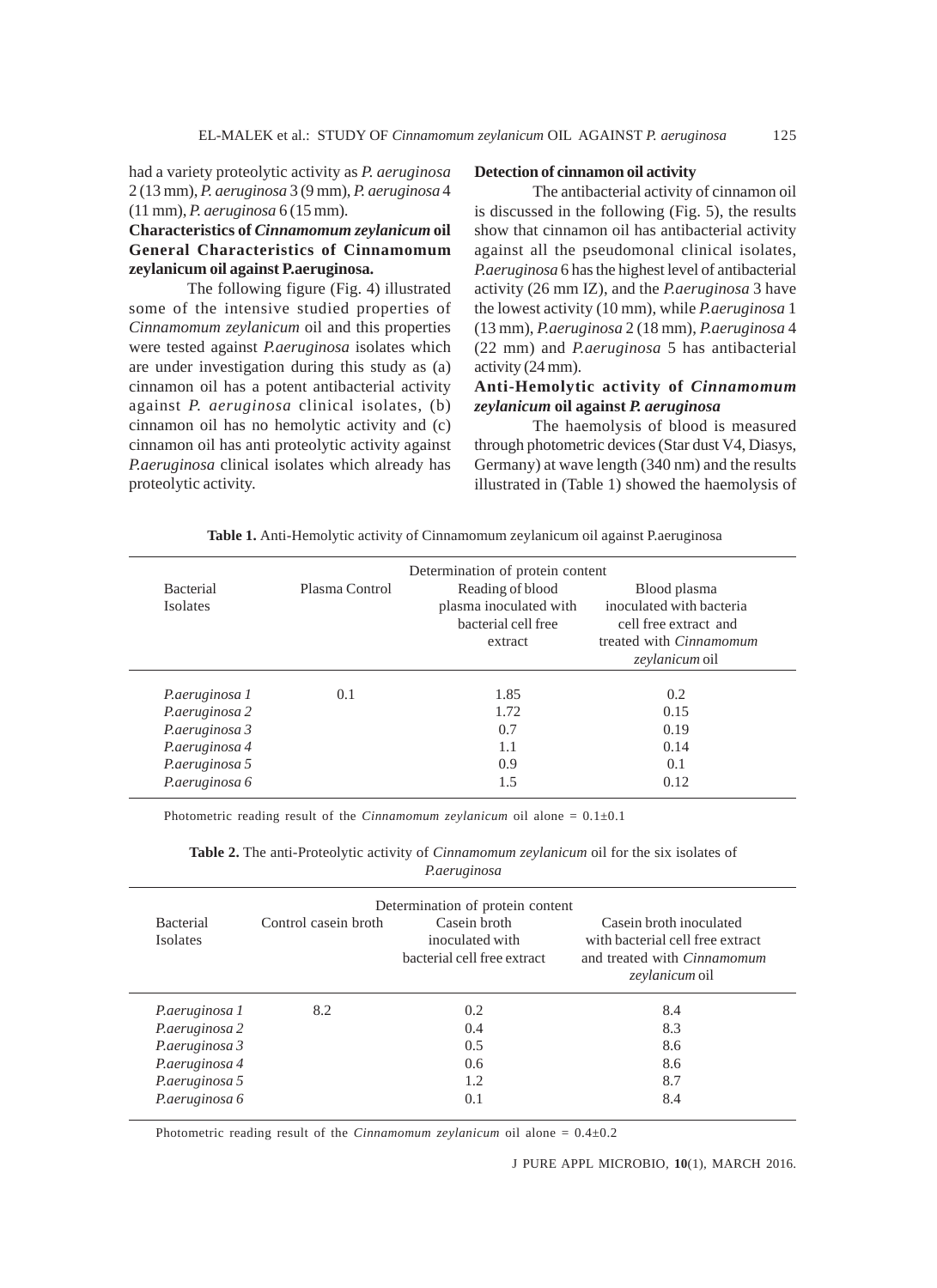blood plasma results from inoculation with bacterial cell free extract and the anti-hemolytic activity of cinnamon oil in inoculated blood tube and the results were compared with blood plasma. The results illustrate that the absorbance reading of plasma control is (0.1), while the absorbance readings of the hemolytic plasma resulting from the inoculation with bacterial cell free extracts range from 0.7 to 1.85 and the readings of plasma treated with cinnamon range from 0.1 to 0.2.

# **The anti-Proteolytic activity of** *Cinnamomum zeylanicum* **oil against** *P. aeruginosa*

The anti-Proteolytic activity of *Cinnamomum zeylanicum* oil for all the six isolates of *P.aeruginosa* was determined as all the protein content of the casein broth (control) were 8.2 mg/ dl, while the casein broth inoculated with bacteria contain a protein content ranges from (0.1 mg/dl) to (1.2 mg/dl) and the casein broth inoculated with bacteria and cinnamon oil contain protein content ranges (8.3:8.7 mg/dl ±0.2). *Cinnamomum zeylanicum* has anti-proteolytic activity illustrated in (Table 2).

### **DISCUSSION**

Recently a lot of studies discuss the pseudomonal infection, the pathogenecity, epidemiology and methods of treatment. In this study we have contrast to some of the virulence factors that affect the treatment of pseudomoal infections and how cinnamon oil has a stand towards them.

The results showed that *P. aeruginosa* is a Gram-negative pathogen characterized with unique green color due to presence of pyocyanin pigment which is one of the most known virulence factors of *P.aeruginosa*, this agrees with that pyocyanin is highly toxic for human epithelial surfaces, may cause adenosine mono phosphate fall and activate proteolysis by inactivation of  $\alpha$ 1protease inhibitor (Ran *et al*. 2003). The results show that all the clinical isolates of *P.aeruginosa* have hemolytic activity due to the presence of *P.aeruginosa* exotoxins that are able to attack the membranes of the red blood cells causing their rupture which is a critical role of virulence (Buchon *et al*. 2009; Jiang *et al*. 2009; Vodovar *et al*. 2005).

Beside the activity of pyocyanin and the hemolytic activity of *P. aeruginosa* the results illustrate that *P. aeruginosa* has another virulent activity which is the most potent and active one, the results show that all the isolates exhibit proteolytic activity which can affect the treatment of the infected tissue through delaying of healing by proteases enzymes which can lead to necrosis or fibrosis of the infected tissue as Proteases are enzymes secreted by *P. aeruginosa* which are able to break the peptide bonds between the peptide chains in protean structure (Barrett *et al*. 2004), so pathogenic *P. aeruginosa* proteases can interact with their hosts cells causing protein digestion.

Cinnamon oil is recently studied for its application on medical branch of research as it has a lot of benefit properties; in this study we discuss the antibacterial activity of cinnamon oil as the results show that cinnamon oil has a potent antibacterial activity against all the clinical isolates of *P.aeruginosa* which agrees with that of cinnamon oil shows inhibition to different Gram Positive and Gram Negative pathogenic bacteria (Lopez *et al*. 2005).

To determine the complete recovery the treatment must obtain the properties that make it able to be effective against the infection causing organism antibacterial, anti-hemolytic, antiproteolytic and anti-biofilm. Our results show that cinnamon oil has antibacterial activity against the pathogenic organism with non hemolytic activity against the host blood; it also has anti hemolytic activity against the hemolytic *P. aeruginosa* pathogens and cinnamon oil has anti-proteolytic activity against proteolytic active *P. aeruginosa*, these properties enhance the ability of cinnamon oil to achieve the full recovery of the infected tissue, also cinnamon oil has anti-inflammatory effect which decrease inflammation during treatment (Liao *et al*. 2012).

#### **CONCLUSION**

Cinnamon oil properties such as antibacterial, anti-hemolytic, anti-proteolytic and anti- inflammatory can hinder the microbial properties of pathogenic *P.aeruginosa* and virulence factors such as proteolytic and hemolytic activity.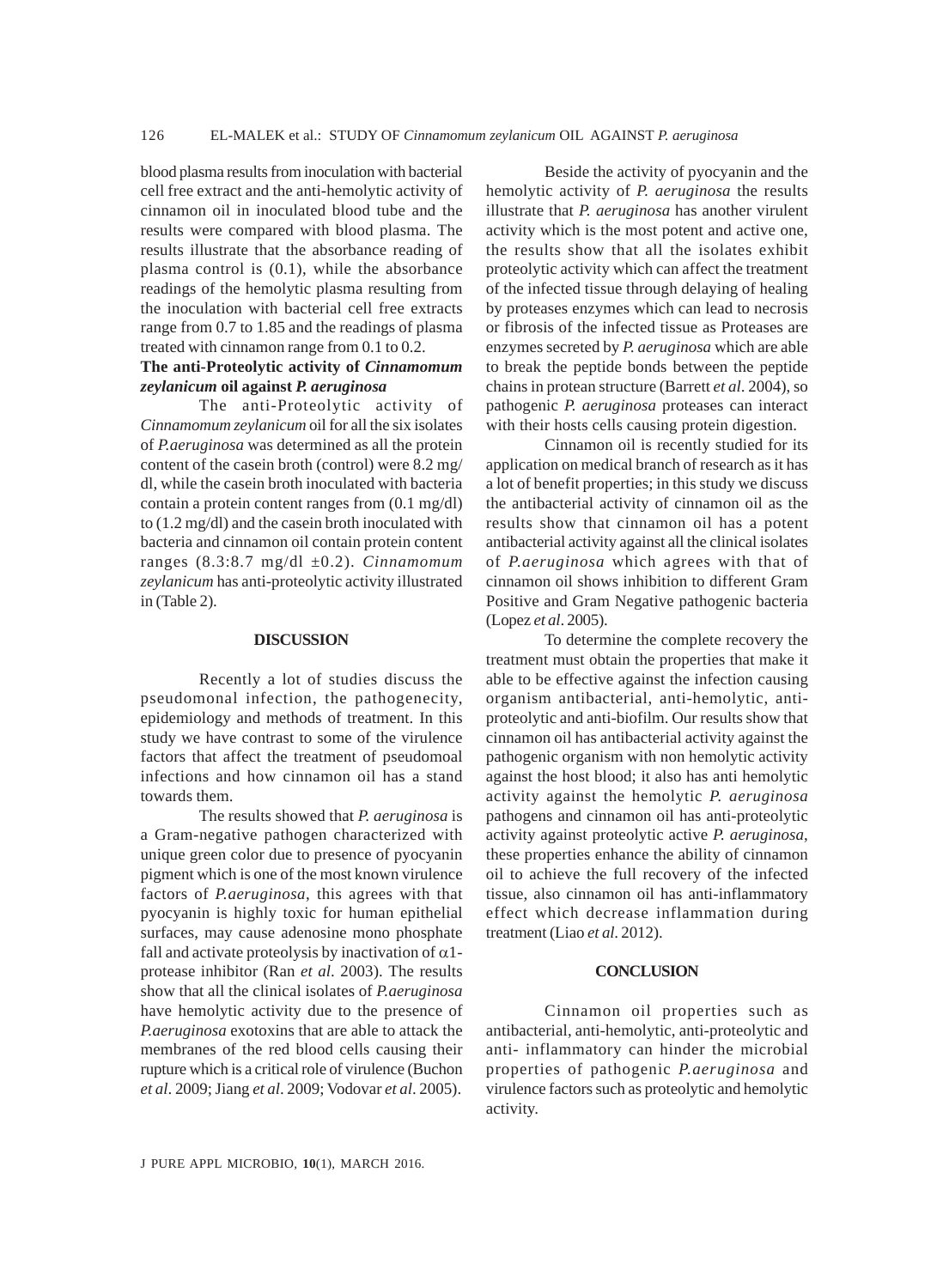# **ACKNOWLEDGMENTS**

The authors would like to thank the department of microbiology, faculty of science, Alexandria University for its financial support.

# **REFERENCES**

- 1. Barrett AJ, Rawlings ND, Woessner, JF. Handbook of Proteolytic Enzymes. 2 e ed. London, Academic Press 2004 .
- 2. Bjarnsholt T, Tolker-Nielsen T, Hoiby N & Givskov M. Interference of *Pseudomonas aeruginosa* signalling and biofilm formation for infection control. *Expert Rev Mol Med* 2010;**12**: e11.
- 3. Braun L. Cinnamon. *J Compl Med* 2006; **5**(5):678.
- 4. Buchon, N., N. A. Broderick, M. Poidevin, S. Pradervand, and B. Lemaitre. Drosophila intestinal response to bacterial infection: activation of host defense and stem cell proliferation. *Cell Host Microbe* 2009; **5**:200– 211.
- 5. Cao H, Urban JJF, Anderson RA. Cinnamon polyphenol extract affects immune responses by regulating anti- and proinflamma-tory and glucose transporter gene expression in mouse macro-phages. *J Nutr* 2008;**138**(5):83340.
- 6. Farahpour MR, Habibi M. Evaluation of the wound healing activity of an ethanolic extract of ceylon cinnamon in mice. *Veterinarni Medicina* 2012; **57**(1):537.
- 7. Hall-Stoodley L & Stoodley P. Evolving concepts in biofilm infections. *Cell Microbio* 2009; **l11**: 1034–1043.
- 8. Hogardt M & Heesemann J. Adaptation of *Pseudomonas aeruginosa* during persistence in the cystic fibrosis lung.*Int J Med Microbiol* 2010;**300**: 557–562
- 9. Huang S-S, Chiu C-S, Chen H-J, Hou W-C, Sheu M-J, Lin Y-C, *et al*. Antinociceptive activities and the mechanisms of anti-inflammation of asiatic acid in mice. *Evid Based Compl Alternat Med* 2011; 895857.
- 10. Ji H-F, Li X-J, Zhang H-Y. Natural products and drug discovery. Can thousands of years of ancient medical knowledge lead us to new and powerful drug combinations in the fight against cancer and dementia? *EMBO Rep* 2009; **10**(3):194200.
- 11. Jiang, H., P. H. Patel, A. Kohlmaier, M. O. Grenley, D. G. McEwen, and B. A. Edgar. Cytokine/Jak/Stat signaling mediates regeneration and homeostasis in the Drosophila

midgut. *Cell* 2009; **137**:1343–1355.

- 12. King JD, Kocincova D, Westman EL & Lam JS. Lipopoly-saccharide biosynthesis in *Pseudomonas aeruginosa*. *Innate Immun* 2009; **15**: 261–312.
- 13. Kipnis E, Sawa T & Wiener-Kronish J. Targeting mechanisms of *Pseudomonas aeruginosa* pathogenesis. *Med Mal Infect* 2006; **36**: 78–91.
- 14. Laarman AJ, Bardoel BW, Ruyken M, Fernie J, Milder FJ, van Strijp JA & Rooijakkers SH. *Pseudomonas aeruginosa* alkaline protease blocks complement activation via the classical and lectin pathways. *J Immunol* 2012;**188**: 386– 393.
- 15. Liao, J. C., Deng, J. S., Chiu, C. S., Hou, W. C., Huang, S. S., Shie, P. H., & Huang, G. J.. Antiinflammatory activities of *Cinnamomum cassia* constituentsin vitro andin vivo. Evidence-Based Complementary and Alternative Medicine, 2012; Article ID429320.
- 16. Lieleg O, Caldara M, Baumgartel R & Ribbeck K. Mechanical robustness of *Pseudomonas aeruginosa* biofilms. *Soft Matter* 2011; **7**: 3307– 3314.
- 17. Lopez P, Sanchez C, Batlle R, Nerin C. Solidand vapor-phase antimicrobial activities of six essential oils: suscepti-bility of selected foodborne bacterial and fungal strains. *J Agric Food Chem.* 2005; **53**: 6939–6946.
- 18. Lyczak JB, Cannon CL & Pier GB.Establishment of *Pseudomonas aeruginosa* infection: lessons from a versatile opportunist. *Microbiol Infect* 2000; **2**: 1051–1060.
- 19. Qin B, Dawson H, Polansky MM, Anderson RA. Cinnamon extract attenuates TNF-αinduced intestinal lipoprotein ApoB48 overproduction by regulating inflammatory, insulin, and lipo-protein pathways in enterocytes. *Horm Metab Res* 2009; **41**(7):51622.
- 20. Qin Y, Xia M, Ma J, Hao Y, Liu J, Mou H, *et al*. Anthocyanin supplementation improves serum LDL- and HDL-cholesterol concentrations associated with the inhibition of cholesteryl ester transfer protein in dyslipidemic subjects. *Am J Clin Nutr* 2009; **90**(3):48592.
- 21. Rainsford KD. Profile and mechanisms of gastrointestinal and other side effects of nonsteroidal anti-inflammatory drugs(NSAIDs). *Am J Med* 1999; **107**(6A):27S35S.
- 22. Ran H, Hassett DJ and Lau GW. Human targets of *Pseudomonas aeruginosa* pyocyanin. Proceedings of the National Academy of Sciences of the United States of America 2003; **100**: 14315–14320.
- 23. Sadikot RT, Blackwell TS, Christman JW &

J PURE APPL MICROBIO*,* **10**(1), MARCH 2016.